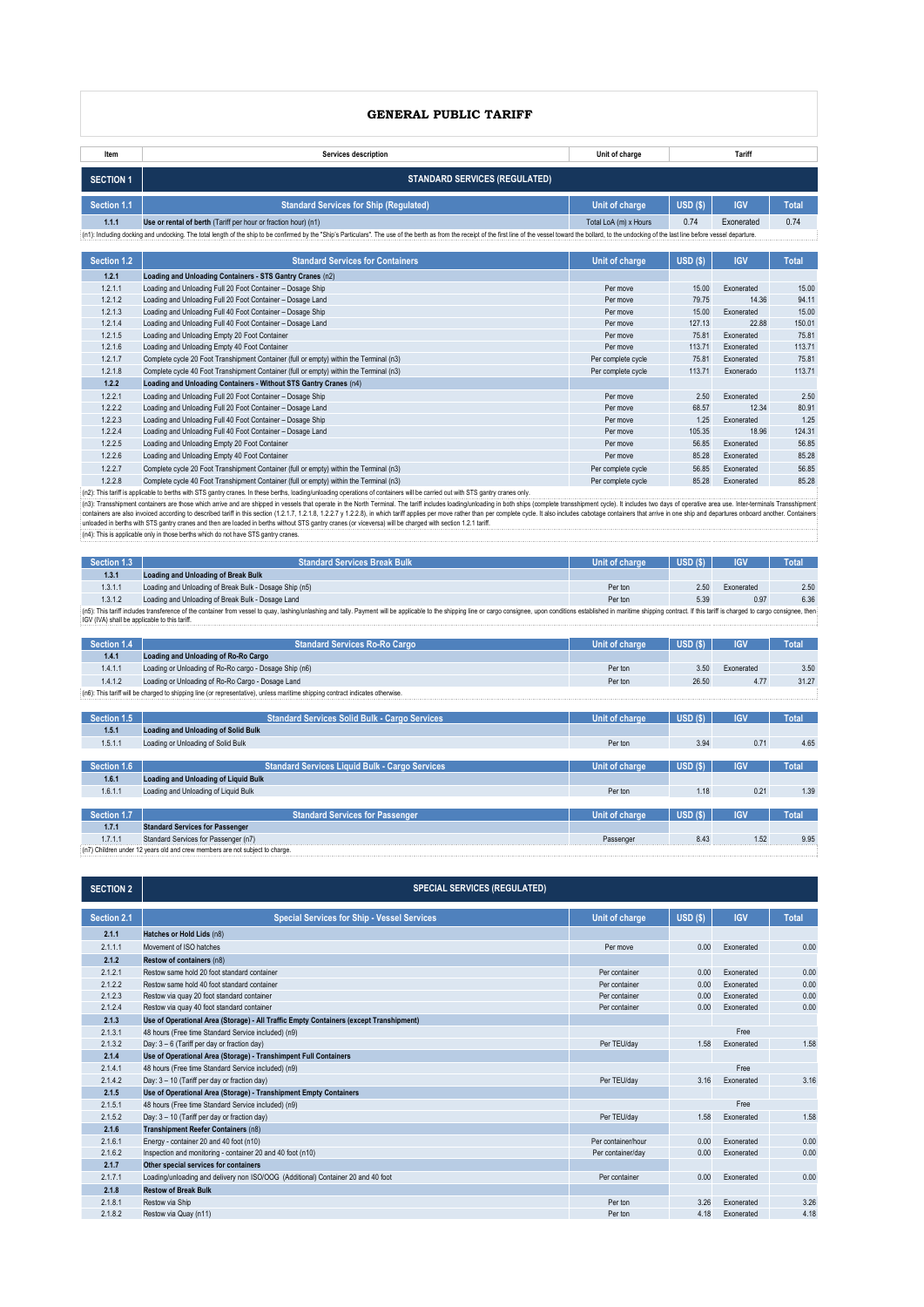| 2.1.9                                                           | <b>Restow of Ro-Ro Cargo</b>                                                                                                                                                           |         |        |            |        |  |
|-----------------------------------------------------------------|----------------------------------------------------------------------------------------------------------------------------------------------------------------------------------------|---------|--------|------------|--------|--|
| 2.1.9.1                                                         | Restow via Ship                                                                                                                                                                        | Per ton | 3.00   | Exonerated | 3.00   |  |
| 2.1.9.2                                                         | Restow via Quay (n11)                                                                                                                                                                  | Per ton | 5.25   | Exonerated | 5.25   |  |
| 2.1.10                                                          | <b>Use of Contention Barriers</b>                                                                                                                                                      |         |        |            |        |  |
| 2.1.10.1                                                        | Use of Contention Barriers (Tariff per day or fraction day) (n12)                                                                                                                      | Per ton | 429.09 | 77.24      | 506.33 |  |
|                                                                 | na): Applicable to all users that necessarily require the service(s), according to conditions established in the Tariffs Regulation and Commercial Policy of APM Terminals Callao S.A. |         |        |            |        |  |
|                                                                 | (n9): Free time to run as from the end of complete unloading operation of the ship or from the moment Cargo is in the Terminal yard to be shipped.                                     |         |        |            |        |  |
| (n10): Tariff applicable until day 10th of storage (inclusive). |                                                                                                                                                                                        |         |        |            |        |  |
|                                                                 | (n11): This is applicable to cargo restowed in same hold (level) or in another hold (level) of the ship, requiring in both cases its temporary transfer to the quay.                   |         |        |            |        |  |

(n12): This is applicable for contention barriers use service during loading on unloading operations of hazardous substances and/or goods such as hydrocarbons and other liquid bulk, which includes placing and unplacing con 

| Section 2.2 | <b>Special Services for Containers - Cargo Services</b>                                                                                               | Unit of charge     | USD(S) | <b>IGV</b> | <b>Total</b> |
|-------------|-------------------------------------------------------------------------------------------------------------------------------------------------------|--------------------|--------|------------|--------------|
| 2.2.1       | Use of Operational Area - Full Containers all traffic (except Transhipment)                                                                           |                    |        |            |              |
| 2.2.1.1     | 48 hours (Free time Standard Service included) (n9)                                                                                                   |                    |        | Free       |              |
| 2.2.1.2     | Day: 3 - 6 (Tariff per day or fraction day)                                                                                                           | Per TEU/day        | 3.16   | 0.57       | 3.73         |
| 2.2.2       | Horizontal movement (n13)                                                                                                                             |                    |        |            |              |
| 2.2.2.1     | Additional Movement to Standard Service in the terminal as per request of the user or authorities                                                     | Per container      | 0.00   |            | 0.00         |
| 2.2.3       | Cargo Handling operations (n13)                                                                                                                       |                    |        |            |              |
| 2.2.3.1     | Use of groups o gangs - 20' and 40' container                                                                                                         | Per container      | 0.00   |            | 0.00         |
| 2.2.3.2     | Use of forklifts - 20' and 40' container                                                                                                              | Per container      | 0.00   |            | 0.00         |
| 2.2.4       | Reefer Container (n13)                                                                                                                                |                    |        |            |              |
| 2.2.4.1     | Energy - 20' and 40' container (n14)                                                                                                                  | Per container/hour | 0.00   |            | 0.00         |
| 2.2.4.2     | Inspection and monitoring - 20' and 40' container (n14)                                                                                               | Per container/day  | 0.00   |            | 0.00         |
| 2.2.4.3     | Assembly and disassembly of clip system on reefer Gensets                                                                                             | Per complete cycle | 0.00   |            | 0.00         |
|             | 7-49). Accelerate all concentrations of the control of concentration of the concentration of the Boundary Commonwell Bello of ABM Tomingho Bello O.A. |                    |        |            |              |

(n14): This is applicable until 6th day of storage also. e the service(s), according to conditions established in the Tariffs Regulation and Commercial Policy of APM Terminals Callao S.A.

| Section 2.3 | Special Services to Break Bulk Cargo - Cargo Services                                                    | Unit of charge | USD(S) | <b>IGV</b> | <b>Total</b> |
|-------------|----------------------------------------------------------------------------------------------------------|----------------|--------|------------|--------------|
| 2.3.1       | <b>Special Cargo</b>                                                                                     |                |        |            |              |
| 2.3.1.1     | Loading/Unloading of project cargo without mobile harbor crane (n15)                                     | Per ton or m3  | 13.09  | 2.36       | 15.45        |
| 2.3.1.2     | Loading/Unloading of project cargo with mobile harbor crane (n15)                                        | Per ton or m3  | 13.90  | 2.50       | 16.40        |
| 2.3.1.3     | Special treatment to hazardous cargo using equipment and additional personnel - direct treatment (n16)   | Per ton        | 11.07  | 1.99       | 13.06        |
| 2.3.1.4     | Special treatment to hazardous cargo using equipment and additional personnel - indirect treatment (n16) | Per ton        | 18.99  | 3.42       | 22.41        |
| 2.3.2       | Productivity increase for loading and unloading operations (n17)                                         |                |        |            |              |
| 2.3.2.1     | Productivity higher or equal to 175 ton-hour                                                             | Per ton        | 9.87   | 1.78       | 11.65        |
| 2.3.2.2     | Productivity higher or equal to 200 ton-hour                                                             | Per ton        | 10.66  | 1.92       | 12.58        |
|             |                                                                                                          |                |        |            |              |

n15): This is applicable to all cargo that cannot be transferred by its own means, weighing over 35 tons or being over 50 m3 per unit. The unit of charge shall be applicable to the larger measure between tonnage and dimens line or cargo consignee according to the maritime shipping contract.

(n16): Tariff corresponds to loading and unloading operations of hazardous break bulk cargo (MO) whenever equipment and/or personnel is provided as per Port Authority regulation or by the user request. Tarifs of sections 2

(n17): This service is applicable whenever such service is required by the user and is aimed to increase the productivity for loading onduabing operations of break bulk cargo above the productivity levels set forth in Anne applicable. 

| Section 2.4 | ial Service Liguid Bulk  - Cargo Services                         | <b>Unit of charge</b> | USD <sub>(S)</sub> | <b>IGV</b> | Total  |
|-------------|-------------------------------------------------------------------|-----------------------|--------------------|------------|--------|
| 2.4.1       | <b>Use of Contention Barriers</b>                                 |                       |                    |            |        |
| 2.4.1.1     | Use of Contention Barriers (Tariff per day or fraction day) (n12) | Per day               | 429.09             | 77.24      | 506.33 |

**SECTION 3** 

# **SPECIAL SERVICES (NON REGULATED)**

| Section 3.1 | <b>Special Services - Vessel Services</b>                                                                                                                                                                                      | <b>Unit of Charge</b> | USD <sub>(\$)</sub>           | <b>IGV</b>                    | <b>Total</b> |  |
|-------------|--------------------------------------------------------------------------------------------------------------------------------------------------------------------------------------------------------------------------------|-----------------------|-------------------------------|-------------------------------|--------------|--|
| 3.1.1       | Use of Operational Area - Empty Containers all traffic (except Transhipment)                                                                                                                                                   |                       |                               |                               |              |  |
| 3.1.1.1     | 48 hours (Free time included in Standard Service)                                                                                                                                                                              |                       | Free                          |                               |              |  |
| 3.1.1.2     | Day: 3 - 6 (Regulated Special Service, see section 2.1.3 of tariff schedule)                                                                                                                                                   | Per TEU/dav           | Included as regulated service |                               |              |  |
| 3.1.1.3     | Day 7 - onwards (Tariff per day or fraction day)                                                                                                                                                                               | Per TEU/day           | 10.21                         | Exonerated                    | 10.21        |  |
| 3.1.2       | Use of Operational Area - Transhipment Full Containers                                                                                                                                                                         |                       |                               |                               |              |  |
| 3.1.2.1     | 48 hours (Free time included in Standard Service)                                                                                                                                                                              |                       |                               | Free                          |              |  |
| 3.1.2.2     | Day: 3 - 10 (Regulated Special Service, see section 2.1.4 of tariff schedule)                                                                                                                                                  | Per TEU/dav           |                               | Included as regulated service |              |  |
| 3.1.2.3     | Day: 11 - onwards (Tariff per day or fraction day)                                                                                                                                                                             | Per TEU/day           | 15.32                         | Exonerated                    | 15.32        |  |
| 3.1.3       | Use of Operational Area - Transhipment Empty Containers                                                                                                                                                                        |                       |                               |                               |              |  |
| 3.1.3.1     | 48 hours (Free time included in Standard Service)                                                                                                                                                                              |                       |                               | Free                          |              |  |
| 3.1.3.2     | Day: 3 - 10 (Regulated Special Service, see section 2.1.5 of tariff schedule)                                                                                                                                                  | Per TEU/dav           |                               | Included as regulated service |              |  |
| 3.1.3.3     | Day: 11 - onwards (Tariff per day or fraction day)                                                                                                                                                                             | Per TEU/day           | 15.32                         | Exonerated                    | 15.32        |  |
| 3.1.4       | <b>Special Container</b>                                                                                                                                                                                                       |                       |                               |                               |              |  |
| 3.1.4.1     | High Cube Containers 9'6" (n18)                                                                                                                                                                                                | Per Container         | 10.00                         | 1.80                          | 11.80        |  |
| 3.1.4       | <b>Reefer Containers for Transhipment</b>                                                                                                                                                                                      |                       |                               |                               |              |  |
| 3.1.4.1     | Energy - 20' and 40' container (n19)                                                                                                                                                                                           | Per Container/dav     | 38.81                         | 6.99                          | 45.80        |  |
| 3.1.4.2     | Inspection and monitoring - container 20 and 40 feet (n19)                                                                                                                                                                     | Per Event             | 15.32                         | 2.76                          | 18.08        |  |
| 3.1.5       | Re-stow Reefer Containers (n20)                                                                                                                                                                                                |                       |                               |                               |              |  |
| 3.1.5.1     | Energy supply for re-stow reefer containers (Day 1 - price per day or fraction day)                                                                                                                                            | Per Container/day     | 60.00                         | 10.80                         | 70.80        |  |
| 3.1.6       | <b>Traction Service for Inter-terminal Transhipment Containers</b>                                                                                                                                                             |                       |                               |                               |              |  |
| 3.1.6.1     | Inter-terminal Transport of Transhipment Containers (n21)                                                                                                                                                                      | Per Container         | 20.43                         | 3.68                          | 24.11        |  |
| 3.1.7       | Increase of container productivity with Mobile Harbor Cranes (MHC)                                                                                                                                                             |                       |                               |                               |              |  |
| 3.1.7.1     | Supply of MHC to increase productivity during loading/unloading container operations (price per shift or shift fraction) (n22)                                                                                                 | Per Crane/Shift       | 1.787.22                      | Exonerated                    | 1,787.22     |  |
| 3.1.8       | <b>Other services</b>                                                                                                                                                                                                          |                       |                               |                               |              |  |
| 3.1.8.1     | Water supply                                                                                                                                                                                                                   | Per ton               | 6.00                          | 1.08                          | 7.08         |  |
| 3.1.8.2     | Phone service                                                                                                                                                                                                                  | Per activity          |                               | Per quote                     |              |  |
| 3.1.8.3     | Unloading of solid waste (n23)                                                                                                                                                                                                 | Per M <sub>3</sub>    | 80.00                         | 14.40                         | 94.40        |  |
|             | (n18): This service covers additional capacity of containers yard or stacks of empty containers (all traffic) and full transhipment containers. Price is independant from the number of storage days at the Terminal           |                       |                               |                               |              |  |
|             | (n19): Tariff applicable from 11th day onward.                                                                                                                                                                                 |                       |                               |                               |              |  |
|             | (n20): This is applicable to re-stow containers via quay, including inspection and monitoring if necessary.                                                                                                                    |                       |                               |                               |              |  |
|             | (n21): Service that involves moving the container between port terminals from the North Terminal to the South Terminal whenever a container is unloaded in the North Terminal and it is required to be shipped by the South Te |                       |                               |                               |              |  |
|             | (n22). Chargo of this price is applicable whonever the senvire is required by users and is gimed to increase productivity of loading/unloading container operations charging physions containty levels eat forth in the Conces |                       |                               |                               |              |  |

(n/2); Charge of this price is applicable whenever the service is required by users and is almed to inresse producivity of loading underaing constainer operations above producivity increased by initalive of APM Terminals C (n23): This refers to unloading or receiving recoverable waste from ships, such as: plastics, plastic or metal cords, wood, cardboard, paper, magazines, and any other of the same type. Minimum invoice shall be USD 80.00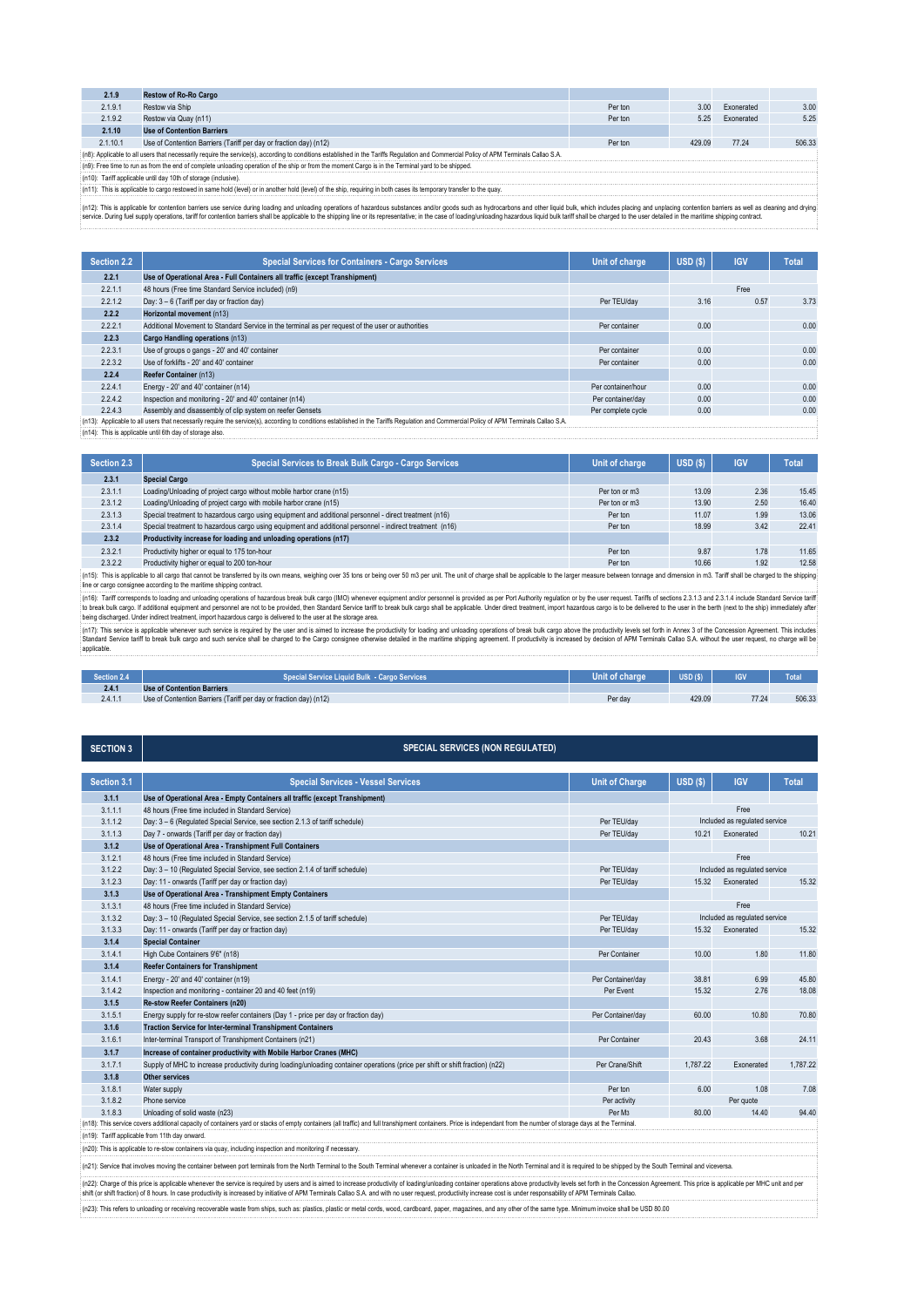| Section 3.2 | <b>Special Services for Containers - Cargo Services</b>                                                                                                                                                        | <b>Unit of Charge</b>                                          | $USD($ \$) | <b>IGV</b>                    | <b>Total</b> |
|-------------|----------------------------------------------------------------------------------------------------------------------------------------------------------------------------------------------------------------|----------------------------------------------------------------|------------|-------------------------------|--------------|
| 3.2.1       | Use of Operational Area - Full Containers all traffic (except Transhipment) (n24)                                                                                                                              |                                                                |            |                               |              |
| 3.2.1.1     | 48 hours (Free time included in Standard Service)                                                                                                                                                              |                                                                |            | Free                          |              |
| 3.2.1.2     | Day: 3 - 6 (Regulated Special Service, see section 2.2.1 of tariff schedule)                                                                                                                                   | Per TEU/day                                                    |            | Included as regulated service |              |
| 3.2.1.3     | Day 7 (Tariff per day or fraction day) - container 20 and 40 foot                                                                                                                                              | Per TEU                                                        | 100.00     | 18.00                         | 118.00       |
| 3.2.1.4     | Days: 8 - 10 (Tariff per day or fraction day)                                                                                                                                                                  | Per TEU/day                                                    | 10.00      | 1.80                          | 11.80        |
| 3.2.1.5     | Days: 11 - 20 (Tariff per day or fraction day)                                                                                                                                                                 | Per TEU/day                                                    | 15.00      | 2.70                          | 17.70        |
| 3.2.1.6     | Days: 21 - 28 (Tariff per day or fraction day)                                                                                                                                                                 | Per TEU/day                                                    | 20.00      | 3.60                          | 23.60        |
| 3.2.1.7     | Day: 29 - onwards (Tariff per day or fraction day)                                                                                                                                                             | Per TEU/day                                                    | 30.00      | 5.40                          | 35.40        |
| 3.2.2       | Temporary Depot integrated service for dry import containers (n25)                                                                                                                                             |                                                                |            |                               |              |
| 3.2.2.1     | 20' Container - Includes use of area until the 10th day                                                                                                                                                        | Per Container                                                  | 208.00     | 37.44                         | 245.44       |
| 3.2.2.2     | 40' Container - Includes use of area until the 10th day                                                                                                                                                        | Per Container                                                  | 275.00     | 49.50                         | 324.50       |
| 3.2.2.3     | Use of area from 11th day onwards and other services (n26)                                                                                                                                                     | See sections from 3.2.1.5 to 3.2.1.7 and others at section 3.2 |            |                               |              |
| 3.2.3       | Temporary Depot integrated service for dry export containers (n27)                                                                                                                                             |                                                                |            |                               |              |
| 3.2.3.1     | 20' Container - Includes use of area until the 7th                                                                                                                                                             | Per Container                                                  | 143.00     | 25.74                         | 168.74       |
| 3.2.3.2     | 40' Container - Includes use of area until the 7th                                                                                                                                                             | Per Container                                                  | 200.00     | 36.00                         | 236.00       |
| 3.2.3.3     | Use of area days 8 - 10 (Price per day) (n28)                                                                                                                                                                  | Per TEU/day                                                    | 7.00       | 1.26                          | 8.26         |
| 3.2.3.4     | Use of area days 11 - 20 (Price per day) (n28)                                                                                                                                                                 | Per TEU/day                                                    | 9.00       | 1.62                          | 10.62        |
| 3.2.3.5     | Use of area from day 21 onwards and other services (n28)                                                                                                                                                       | See sections from 3.2.1.6 to 3.2.1.7 and others at section 3.2 |            |                               |              |
| 3.2.4       | Temporary Depot integrated service for reefer import containers (n29)                                                                                                                                          |                                                                |            |                               |              |
| 3.2.4.1     | 20' Container - Includes use of area until the 7th                                                                                                                                                             | Per Container                                                  | 280.00     | 50.40                         | 330.40       |
| 3.2.4.2     | 40' Container - Includes use of area until the 7th                                                                                                                                                             | Per Container                                                  | 345.00     | 62.10                         | 407.10       |
| 3.2.4.3     | Use of area from day 8 onwards and other services (n30)                                                                                                                                                        | See sections from 3.2.1.4 to 3.2.1.7 and others at section 3.2 |            |                               |              |
| 3.2.5       | Temporary Depot integrated service for reefer export containers (n31)                                                                                                                                          |                                                                |            |                               |              |
| 3.2.5.1     | 20' Container - Includes use of area until the 7th                                                                                                                                                             | Per Container                                                  | 260.00     | 46.80                         | 306.80       |
| 3.2.5.2     | 40' Container - Includes use of area until the 7th                                                                                                                                                             | Per Container                                                  | 320.00     | 57.60                         | 377.60       |
| 3.2.5.3     | Use of area from day 8 onwards and other services (n32)                                                                                                                                                        | See sections from 3.2.1.6 to 3.2.1.7 and others at section 3.2 |            |                               |              |
| 3.2.6       | Special cargo                                                                                                                                                                                                  |                                                                |            |                               |              |
| 3.2.6.1     | Treatment of Hazardous cargo                                                                                                                                                                                   | Per TEU                                                        | 130.00     | 23.40                         | 153.40       |
| 3.2.6.2     | Supply of special equipment for handling 20' containers with oversized cargo in the container yard                                                                                                             | Container-Movement                                             | 150.00     | 27.00                         | 177.00       |
| 3.2.6.3     | Supply of special equipment for handling 40' containers with oversized cargo in the container yard                                                                                                             | Container-Movement                                             | 250.00     | 45.00                         | 295.00       |
| 3.2.6.4     | High Cube Containers 9'6" (n33)                                                                                                                                                                                | Container                                                      | 10.00      | 1.80                          | 11.80        |
| 3.2.7       | <b>Reefer Container</b>                                                                                                                                                                                        |                                                                |            |                               |              |
| 3.2.7.1     | Energy - 20' and 40' container (Tariff per day or fraction day) (n34)                                                                                                                                          | Per container/day                                              | 38.81      | 6.99                          | 45.80        |
| 3.2.7.2     | Inspection and monitoring - 20' and 40' container (n34)                                                                                                                                                        | Per Event                                                      | 15.32      | 2.76                          | 18.08        |
| 3.2.8       | <b>Cargo Handling Service</b>                                                                                                                                                                                  |                                                                |            |                               |              |
| 3.2.8.1     | Consolidation/deconsolidation of dry containers                                                                                                                                                                | Per container                                                  | 153.19     | 27.57                         | 180.76       |
| 3.2.8.2     | Partial consolidation/deconsolidation of containers                                                                                                                                                            | Per container                                                  | 102.13     | 18.38                         | 120.51       |
| 3.2.8.3     | Consolidation/deconsolidation of reefer containers                                                                                                                                                             | Per container                                                  | 510.64     | 91.92                         | 602.56       |
| 3.2.9       | <b>Other services</b>                                                                                                                                                                                          |                                                                |            |                               |              |
| 3.2.9.1     | Breakdown as per instructions of freight forward agent (n35)                                                                                                                                                   | Per B/L                                                        | 22.47      | 4.04                          | 26.51        |
| 3.2.9.2     | Bill of lading breakdown (n35)                                                                                                                                                                                 | Per breakdown                                                  | 22.47      | 4.04                          | 26.51        |
| 3.2.9.3     | Sweeping of empty container                                                                                                                                                                                    | Per container                                                  | 5.11       | 0.9198                        | 6.03         |
| 3.2.9.4     | Simple cleaning of container                                                                                                                                                                                   | Per container                                                  | 22.98      | 4.14                          | 27.12        |
| 3.2.9.5     | Chemical cleaning of container                                                                                                                                                                                 | Per container                                                  | 45.96      | 8.27                          | 54.23        |
| 3.2.9.6     | Container repair                                                                                                                                                                                               | Per Activity                                                   |            | Per quote                     |              |
| 3.2.9.7     | Seal placement services                                                                                                                                                                                        | Per seal                                                       | 8.27       | 1.49                          | 9.76         |
| 3.2.9.8     | Labels Placing or Removal Services (n36)                                                                                                                                                                       | Per container                                                  | 8.17       | 1.47                          | 9.64         |
| 3.2.9.9     | Additional weighing of containers (n37)                                                                                                                                                                        | Per container                                                  | 20.43      | 3.68                          | 24.11        |
| 3.2.10      | <b>Depot for Empty Containers</b>                                                                                                                                                                              |                                                                |            |                               |              |
| 3.2.10.1    | Gate In (n38)                                                                                                                                                                                                  | Per container                                                  | 120.51     | 21.69                         | 142.20       |
| 3.2.10.2    | Gate Out (n38)                                                                                                                                                                                                 | Per container                                                  | 81.70      | 14.71                         | 96.41        |
|             | n24): Tariffs and prices set forth in sub-section 3.2.1 are applicable to those containers that have been unloaded/shipped through the North Terminal as per conditions established in the Concession Contract |                                                                |            |                               |              |

(n25): This shall be applicable whenever APM Terminals Callao S.A. has been nominated as Temporary Depot. Service includes Land Portion of Standard Service, use of operational area until the 10th day, documentation ervisio

:<br>{(n26): For the use of operational area at the Temporary Depot from day 11 onwards prices of section 3.2.1.5 to 3.2.1.7 are applicable. For the other services, independently from the number of container storage days pric

(n27): This is applicable only when APMT Callao has been nominated as Temporary Depot. This service includes land portion standard service, use of operational area until day 7, documentation revision, temporary depot docum

(n28): For the use of operational area at the Temporary Depot from day 8 to day 10 prices of section 3.2.3. are applicable, from day 11 to day 20 prices of section 3.2.3.4 are applicable and from day 21 onwards prices of s

nce of man in the supplicable only when APMT Callao has been nominated as Temporary Depot. This service includes land portion standard service, use of operational area until day 7, energy for reefer container until day 7h, documentation emission (volante) and customs transmission. First two days (48 hours) are free of charge and included within standard service.

(n3D). From day 8 onwards prices of seculors 3.2.4 M b 3.2.1.7 are applicable to use of operational area service of Temprary Depot, for en-ergy supply prices of section 3.2.7.1 are applicable, for inspection and monitoring

(n31): This is applicable only when APMT Callao has been nominated as Temporary Depot. This service includes land portion standard service, use of operational area until day 7, energy for reefer container until day 7th, in

(n32): For the use of operational area at the Temporary Depot from day 8 to day 10 prices of section 3.2.3.3 are applicable, from day 10 to day 20 prices of section 3.2.3.4 are applicable, from day 10 today 20 prices of se for energy supply service prices of section 3.2.7.1 are applicable and for inspection and monitoring prices of section 3.2.7.2. are applicable. For the other services, independently from the number of container storage day applicat

(n34): This tariff is applicable from day 7 onwards. (n35): It is charged to each breakdown B/L mother, B/L son or B/L grandson. (n33): This service covers additional capacity of containers yard or stacks of full containers (except for transhipment). Price is independant from the number of storage days at the Terminal. This is not applicable to Temp  $3.2.5$ 

(n3b): Respective labels shall be placed acording to cargo classification as per IMDG code for export operations. For import operations, placing of label shall take place whenever a discharged containers are relumed for th 

(n37): Weighing of containers shall be executed at the Multipurpose North Terminal facilities as per request of the user (cargo owner or consignee) or the authorities.<br>(n38): This service shall not be applicable for shippi

| Section 3.3 | <b>Special Services Break Bulk - Cargo Services</b>                       | <b>Unit of Charge</b> | USD(S) | <b>IGV</b>                                       | <b>Total</b> |
|-------------|---------------------------------------------------------------------------|-----------------------|--------|--------------------------------------------------|--------------|
| 3.3.1       | Use of Operational Area (Storage) - All traffic                           |                       |        |                                                  |              |
| 3.3.1.1     | Days: 1 - 3 (Free time - included in Standard Service)                    |                       |        | Free                                             |              |
| 3.3.1.2     | Days: 4 - 10 (Tariff for whole period or fraction period)                 | Per ton               | 18.00  | 3.24                                             | 21.24        |
| 3.3.1.3     | Days: 11 - 20 (Tariff per day or fraction day)                            | Per ton/day           | 1.00   | 0.18                                             | 1.18         |
| 3.3.1.4     | Days: 21 - onwards (Tariff per day or fraction day)                       | Per ton/day           | 4.00   | 0.72                                             | 4.72         |
| 3.3.2       | Temporary Depot Integrated Service - All traffic (n39)                    |                       |        |                                                  |              |
| 3.3.2.1     | Break Bulk Cargo - Includes use of operational area until day 10          | Per ton               | 25.00  | 4.50                                             | 29.50        |
| 3.3.2.2     | Use of operational area from days 11 - 20 (Price per day of day fraction) | Per ton/day           | 1.50   | 0.27                                             | 1.77         |
| 3.3.2.3     | Use of operational area from day 21 onwards and other services (n40)      |                       |        | See section 3.3.1.4. 2.3 and from 3.3.3 to 3.3.6 |              |
| 3.3.2       | <b>Handling Services in Storage Zones</b>                                 |                       |        |                                                  |              |
| 3.3.2.1     | Extra movement as per request of customer or competent authority          | Per ton               | 3.06   | 0.55                                             | 3.61         |
| 3.3.2.2     | Handling for registry of break bulk cargo (n41)                           | Per ton               | 3.06   | 0.55                                             | 3.61         |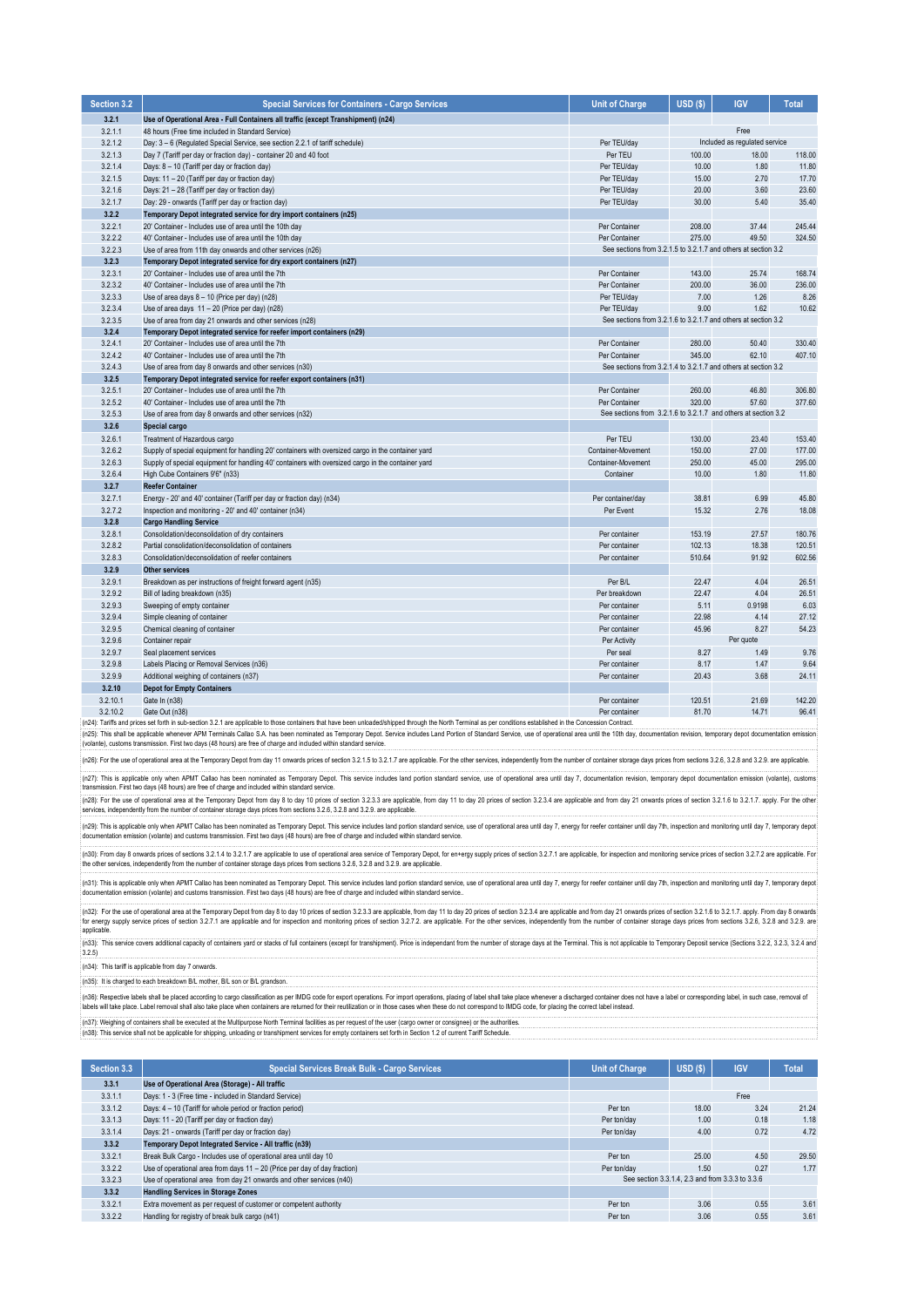| 3.3.3                                                                                                                                                                                                                                                                                                                                                                                                                                                           | Use of Simple Depot - All traffic (n42)                                                                                                                                                                                                                                        |                    |        |       |        |  |
|-----------------------------------------------------------------------------------------------------------------------------------------------------------------------------------------------------------------------------------------------------------------------------------------------------------------------------------------------------------------------------------------------------------------------------------------------------------------|--------------------------------------------------------------------------------------------------------------------------------------------------------------------------------------------------------------------------------------------------------------------------------|--------------------|--------|-------|--------|--|
| 3.3.3.1                                                                                                                                                                                                                                                                                                                                                                                                                                                         | Days: 1 - 30 (Tariff per month or fraction month)                                                                                                                                                                                                                              | Per m <sub>2</sub> | 10.21  | 1.84  | 12.05  |  |
| 3.3.4                                                                                                                                                                                                                                                                                                                                                                                                                                                           | Deconsolidation/Consolidation                                                                                                                                                                                                                                                  |                    |        |       |        |  |
| 3.3.4.1                                                                                                                                                                                                                                                                                                                                                                                                                                                         | Deconsolidation/Consolidation of break bulk cargo with MAFIs (n43)                                                                                                                                                                                                             | Per MAFI           | 200.00 | 36.00 | 236.00 |  |
| 3.3.4.2                                                                                                                                                                                                                                                                                                                                                                                                                                                         | Deconsolidation/Consolidation of MAFIs (n44)                                                                                                                                                                                                                                   | Per MAFI           | 50.00  | 9.00  | 59.00  |  |
| 3.3.5                                                                                                                                                                                                                                                                                                                                                                                                                                                           | <b>Other services</b>                                                                                                                                                                                                                                                          |                    |        |       |        |  |
| 3.3.5.1                                                                                                                                                                                                                                                                                                                                                                                                                                                         | Additional weighing (This does not include extra movement)                                                                                                                                                                                                                     | Per truck          | 20.43  | 3.68  | 24.11  |  |
| (n39): This is applicable whenever APM Terminals Callao S.A. is appointed as Temporary Depot (code 3014) after cargo has been coordinated and accepted by APMTC (This is subject to space availability). This includes the Sta<br>maritime contract terms), use of operational area since day 10, temporary depot documentation emission (volante) and customs transmission. First three calendar days are free and are part of the Standard Service.           |                                                                                                                                                                                                                                                                                |                    |        |       |        |  |
|                                                                                                                                                                                                                                                                                                                                                                                                                                                                 | (n40): This is applicable for use of operational area of Temporary Depot service from day 21 and onwards which is detailed in section 3.3.1.4. For the other services, section 2.3 tariffs and prices of sections from 3.3.3.6<br>days break bulk cargo stays in the Terminal. |                    |        |       |        |  |
|                                                                                                                                                                                                                                                                                                                                                                                                                                                                 | (n41): This refers to handling of cargo using forklifts and/or gangs for the registry or inspection of cargo. This service shall be provided as per request of the user (cargo owner or consignee) or the authorities.                                                         |                    |        |       |        |  |
| (n42): This service refers to receiving Break Bulk cargo, placing it in a designated area and storaging it for a period agreed by exporter or importer and APM Terminals Callao S.A. This is applicable only for Break Bulk ca<br>(in containers mainly) or for another cargo that has been unloaded in container and is stored then as Break Bulk. Standard service shall not be provided to this Break Bulk cargo. Tariff for this service is applicable only |                                                                                                                                                                                                                                                                                |                    |        |       |        |  |
| (n43): This is applicable for special treatment to break bulk cargo at storage area in order to separate/dispatch/unload or place/load break bulk cargo from metalic platforms (called MAFI trailers). This is invoiced to car                                                                                                                                                                                                                                  |                                                                                                                                                                                                                                                                                |                    |        |       |        |  |

**Section 3.4 Special Services RoRo - Cargo Services Unit of Charge USD (\$) IGV Total 3.4.1 Use of Operational Area - All traffic (n45)** 3.4.1.1 Days: 1 - 3 (Free time - included in Standard Service) Free (n44): This is applicable for assembly/placing or disassembly/separating MAFIs for delivery to the shipping line. This is invoiced to shipping lines.

| 3.7.1.1 | Days. I - J (1166 time - included in Jianuard Jervice)                   |              | $\overline{\phantom{a}}$ |       |        |
|---------|--------------------------------------------------------------------------|--------------|--------------------------|-------|--------|
| 3.4.1.2 | Days: 4 - 10 Light vehicle (Tariff for whole period or fraction period)  | Per unit     | 30.00                    | 5.40  | 35.40  |
| 3.4.1.3 | Days: 4 - 10 Medium vehicle (Tariff for whole period or fraction period) | Per unit     | 100.00                   | 18.00 | 118.00 |
| 3.4.1.4 | Days: 4 - 10 Machinery (Tariff for whole period or fraction period)      | Per ton      | 20.00                    | 3.60  | 23.60  |
| 3.4.1.5 | Days: 11 - onwards - Light vehicle (Tariff per day or fraction day)      | Per unit/dav | 10.00                    | 1.80  | 11.80  |
| 3.4.1.6 | Days: 11 - onwards - Medium vehicle (Tariff per day or fraction day)     | Per unit/dav | 30.00                    | 5.40  | 35.40  |
| 3.4.1.7 | Days: 11 - onwards - Machinery (Tariff per day or fraction day)          | Per ton/day  | 10.00                    | 1.80  | 11.80  |
| 3.4.2   | <b>Handling Services in Storage Area</b>                                 |              |                          |       |        |
| 3.4.2.1 | Handling for registry of RoRo cargo (n46)                                | Per ton      | 10.21                    | 1.84  | 12.05  |
| 3.4.2.2 | Extra movement of RoRo cargo (n47)                                       | Per ton      | 2.04                     | 0.37  | 2.41   |
| 3.4.3   | <b>Deconsolidation/Consolidation</b>                                     |              |                          |       |        |
| 3.4.3.1 | Deconsolidation/Consolidation of Ro-Ro cargo with MAFIs (n48)            | Per MAFI     | 200.00                   | 36.00 | 236.00 |
| 3.4.3.2 | Deconsolidation/Consolidation of MAFIs (n44)                             | Per MAFI     | 50.00                    | 9.00  | 59.00  |

:<br>: (n45): Prices of this section are applicable according to the type of vehicle and machinery. For this Tariff Schedule, vehicles are those units used as means of transportation for people. I ight vehicles are those of u Regarding to machinery, these are units not used for people transportation.

i<br>{|n46): This refers to handling of cargo using gangs and/or equipment for the registry or inspection of the cargo, as per request of the user, (cargo owner or consignee), or the authorities.

(n47): Additional movement of RoRo cargo between two points within the Multipurpose North Terminal facilities which is not included in the Standard Service, as per request of the user, (cargo owner or consignee) or compete

(n48): This is applicable for special treatment to Ro-Ro cargo at storage area in order to separate/dispatch/unload or place/load break bulk cargo from metalic platforms (called MAFI trailers). This is invoiced to cargo co

| Section 3.5                                                               | <b>Special Services Solid Bulk - Cargo Services</b>          | <b>Unit of Charge</b> | USD(S) | <b>IGV</b> | Total |  |
|---------------------------------------------------------------------------|--------------------------------------------------------------|-----------------------|--------|------------|-------|--|
| 3.5.1                                                                     | Use of Operational Area - All traffic                        |                       |        |            |       |  |
| 3.5.1.1                                                                   | Days: 1 - 5 (Free time - included in Standard Service) (n49) |                       |        | Free       |       |  |
| 3.5.1.2                                                                   | Days: 6 - 15 (Tariff for whole period or fraction period)    | Per ton               | 2.75   | 0.50       | 3.25  |  |
| 3.5.1.3                                                                   | Days: 16 - 30 (Tariff for whole period or fraction period)   | Per ton               | 4.00   | 0.72       | 4.72  |  |
| 3.5.1.4                                                                   | Days: 31 - onwards (Tariff per day or fraction day)          | Per ton/day           | 0.40   | 0.07       | 0.47  |  |
| 3.5.2                                                                     | <b>Other Services</b>                                        |                       |        |            |       |  |
| 3.5.2.1                                                                   | Additional weighing (Extra movement is not included) (n50)   | Per truck             | 20.43  | 3.68       | 24.11 |  |
| (n49): Free days are given to goods which use absorbing towers and silos. |                                                              |                       |        |            |       |  |

(n50): This service shall be provided within facilities of Multipurpose North Terminal as per request of user or authorities. (Extra) movement of solid bulk cargo is requested from its stacking area to the Gales area. Such

**SECTION 4** 

### **COMMERCIAL POLICIES (n51)**

(n51): For further details on the scope and conditions of applicable discounts, offers and promotions, see Charter V of Tariffs Regulation and Commercial Policy of APM Terminals Callao S.A. published on website: www.apmter

# COMMERCIAL POLICIES

#### **DISCOUNTS, OFFERS AND PROMOTIONS**

Discounts, offers and promotions are commonly accepted practices that answer to compensatory circumstances which shall be determined by APM TERMINALS CALLAO S.A. in compliance with the principle of non-discrimination, equa

### transference and free election.

In this regard, APM TERMINALS CALLAO S.A. shall generally establish the following commercial practices of discounts, offers and promotions:

**Discounts** Discounts shall be effective during the period established by APM TERMINALS CALLAO S.A. User shall consider the possibility that discounts may not be renewed.

# **Promotions and/or temporary offers**

APM TERMINALS CALLAO S.A. may temporarily provide, as part of its commercial policy, offers and/or promotions, as long as permanent equivalent conditions remain.

For cases forseen in Section 5.1.1 and 5.1.2 of Tariff's Regulation and Commercial Policy, APM TERMINALS CALLAO S.A. shall publish on its website the effective term for temporary discounts, promotions and/or offers with de

APM TERMINALS CALLAO S.A. shall also publish termination date or modification of discounts, promotion and/or offers on its website on time

#### **CRITERIA POR THE APPLICATION OF DISCOUNTS, OFFERS AND PROMOTIONS**

APM TERMINALS CALLAO S.A. shall provide discounts, offers and/or promotions to fees of current Tariffs and/or Prices applicable to the Vessel and/or the Cargo considering the following criteria:

# \* Cost-benefit evaluation

\* Market competitiveness

\* Promotion of those services that could not have been provided without the application of discounts and/or promotions.

\* Generation for more demand of services provided to Vessels, Cargo and others.

#### \* Generation of more productivity.

In the case of Services provided to Vessels discounts, offers and/or promotions shall be established according to docking frequency, cargo volume and other criteria that are applicabe by its nature

In the event of Services provided to the Cargo, discounts, offers/or promotions shall be established according to cargo volume and other criteria that are applicabe by its nature.

Discounts, offers and/or promotions are addressed to all duly incorporated and formally represented User.

### **SPECIAL SERVICES WITH DISCOUNTS FIXED IN THE CONCESSION CONTRACT**

APM TERMINALS CALLAO S.A. shall provide the following Special Services established in the Concession Contract with a hundred per cent discount (100%), whenever the User requests this as complementary service to the Standar

# \* Hatch movilization (ISO Hatches)

\* Re-stowage of containers (Hold or via quay)

\* Shipping/unloading and delivery no ISO/OOG (Additional) - container 20 and 40 foot

\* Horizontal movement in the Multipurpose North Terminal

\* Handling of Cargo per registry (with or without forklifts)